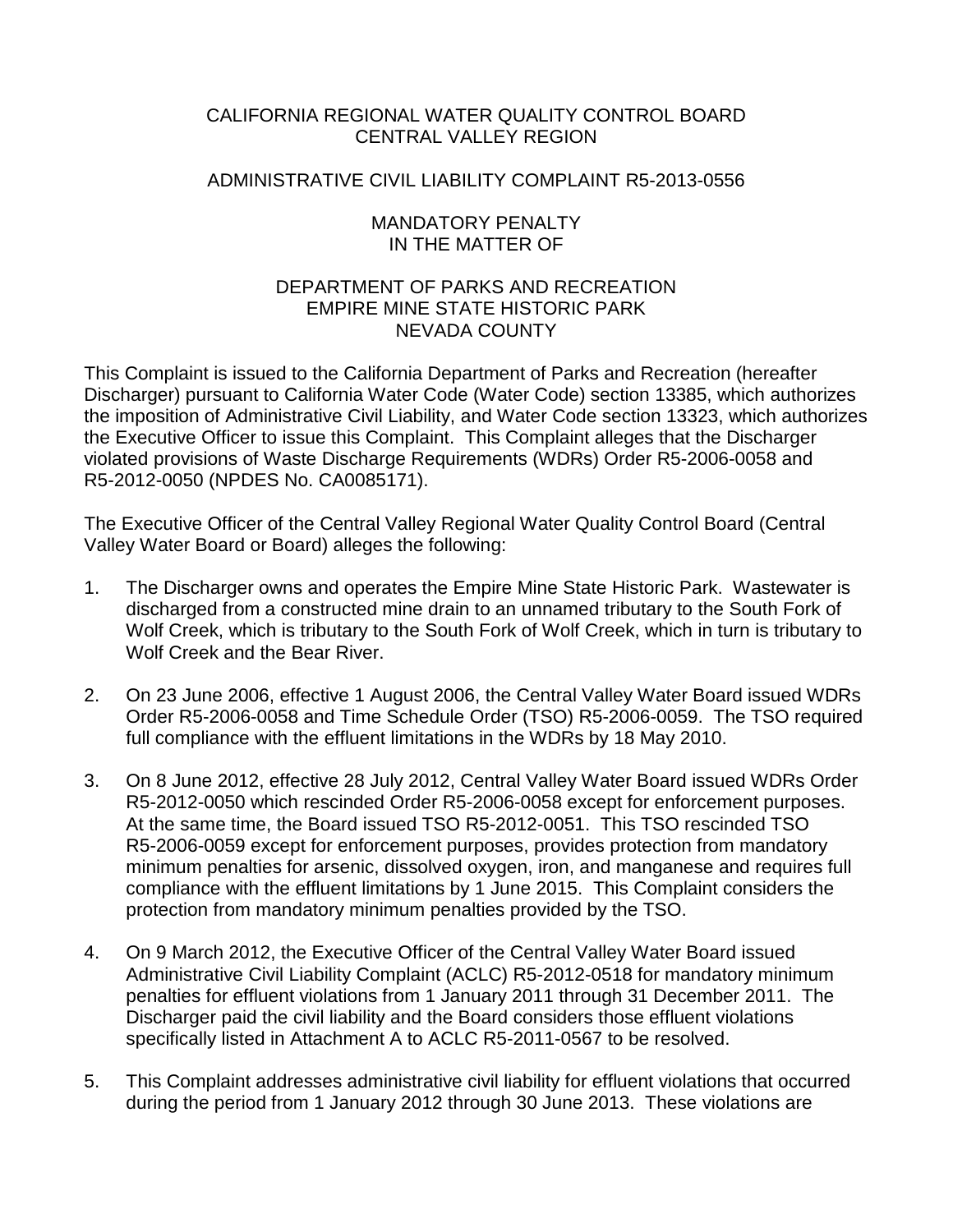specifically identified as subject to mandatory minimum penalties in Attachment A to this Complaint, which is attached hereto and incorporated by this reference.

- 6. On 24 June 2013, Central Valley Water Board staff issued the Discharger a Notice of Violation and draft Record of Violations for the effluent violations that occurred during the period from 1 January 2012 through 30 April 2013. The Discharger did not respond.
- 7. Water Code section 13385 subdivisions (h) and (i) require assessment of mandatory penalties and state, in part, the following:

Water Code section 13385 subdivision (h)(1) states:

Notwithstanding any other provision of this division, and except as provided in subdivisions  $(i)$ ,  $(k)$ , and  $(l)$ , a mandatory minimum penalty of three thousand dollars (\$3,000) shall be assessed for each serious violation.

Water Code section 13385 subdivision (h)(2) states:

For the purposes of this section, a "serious violation" means any waste discharge that violates the effluent limitations contained in the applicable waste discharge requirements for a Group II pollutant, as specified in Appendix A to Section 123.45 of Title 40 of the Code of Federal Regulations, by 20 percent or more or for a Group I pollutant, as specified in Appendix A to Section 123.45 of Title 40 of the Code of Federal Regulations, by 40 percent or more.

Water Code section 13385 subdivision (i)(1) states, in part:

Notwithstanding any other provision of this division, and except as provided in subdivisions (j), (k), and (l), a mandatory minimum penalty of three thousand dollars (\$3,000) shall be assessed for each violation whenever the person does any of the following four or more times in any period of six consecutive months, except that the requirement to assess the mandatory minimum penalty shall not be applicable to the first three violations:

- A) Violates a waste discharge requirement effluent limitation.
- B) Fails to file a report pursuant to Section 13260.
- C) Files an incomplete report pursuant to Section 13260.
- D) Violates a toxicity effluent limitation contained in the applicable waste discharge requirements where the waste discharge requirements do not contain pollutant-specific effluent limitations for toxic pollutants.
- 8. Water Code section 13385(j) exempts certain violations from the mandatory minimum penalties, and states, in relevant part:

Subdivisions (h) and (i) do not apply to any of the following:

3) A violation of an effluent limitation where the waste discharge is in compliance with either a cease and desist order issued pursuant to Section 13301 or a time schedule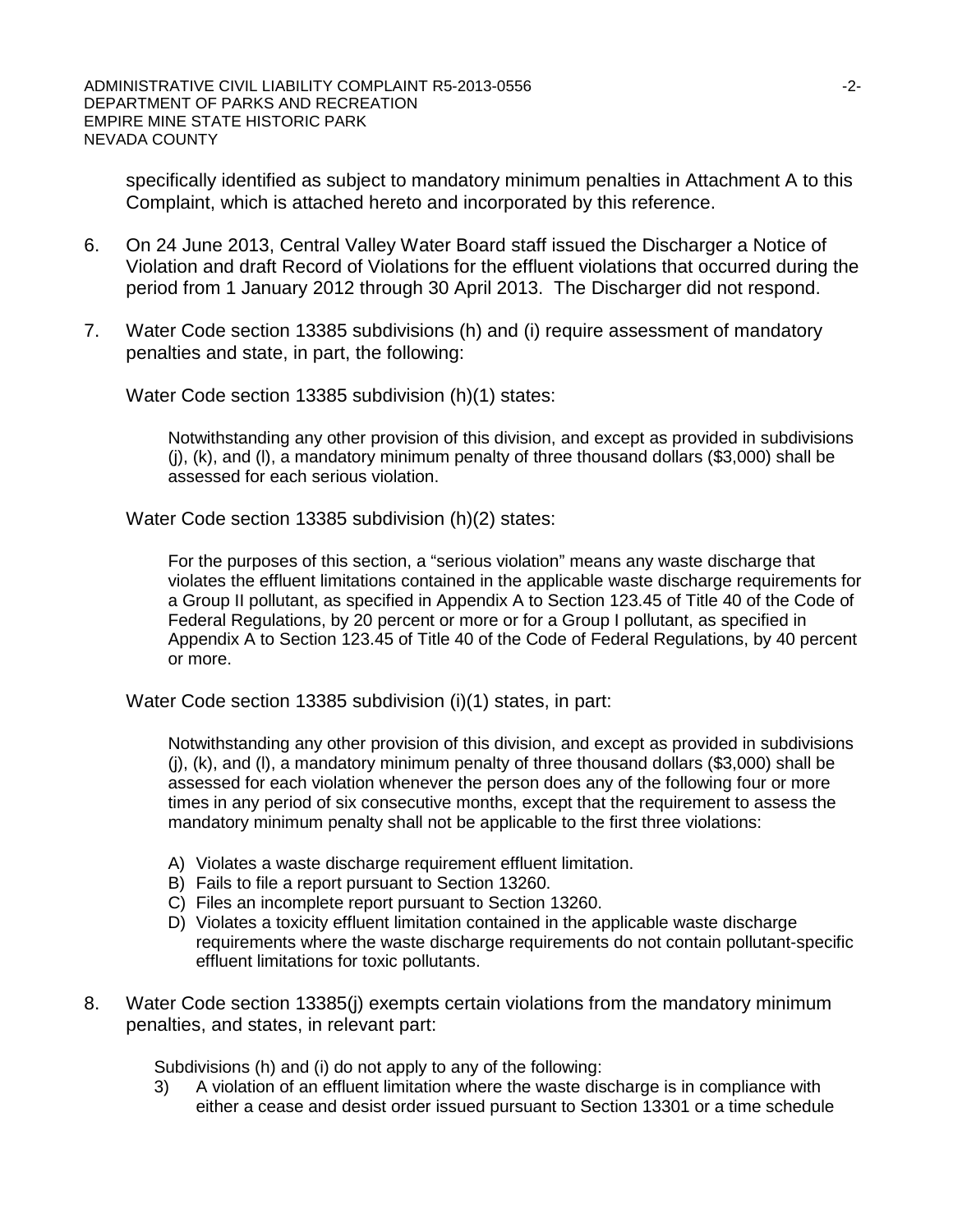order issued pursuant to Section 13300 or 13308 if all of the following requirements are met:

- C) The regional board establishes a time schedule for bringing the waste discharge into compliance with the effluent limitation that is as short as possible….For the purposes of this subdivision, the time schedule may not exceed five years in length …. The interim requirements shall include both of the following:
	- i) Effluent limitations for the pollutant or pollutants of concern.
	- ii) Actions and milestones leading to compliance with the effluent limitation.
- 9. Water Code section 13323 states, in part:

Any executive officer of a regional board may issue a complaint to any person on whom administrative civil liability may be imposed pursuant to this article. The complaint shall allege the act or failure to act that constitutes a violation of law, the provision authorizing civil liability to be imposed pursuant to this article, and the proposed civil liability.

- 10. WDRs Order R5-2006-0058 Final Effluent Limitations IV.A.1.a. states, in part:
	- a. The discharge of mine drainage from the Magenta Drain portal shall maintain compliance with the following effluent limitations at Discharge Point EFF-001, with compliance measured at Monitoring Location EFF-001…"

|                  |              | <b>Effluent Limitations</b> |                                |                                        |                                        |  |
|------------------|--------------|-----------------------------|--------------------------------|----------------------------------------|----------------------------------------|--|
| <b>Parameter</b> | <b>Units</b> | Average<br><b>Monthly</b>   | <b>Maximum</b><br><b>Daily</b> | <b>Instantaneous</b><br><b>Minimum</b> | <b>Instantaneous</b><br><b>Maximum</b> |  |
| Turbidity        | <b>NTU</b>   | 5                           | $- -$                          | --                                     | --                                     |  |
| Color            | color units  | 15                          |                                | $- -$                                  | $-$                                    |  |
| Arsenic*         | µg/L         | 10                          | $- -$                          | $- -$                                  | --                                     |  |
| Iron*            | µg/L         | 300                         | $- -$                          | $- -$                                  | --                                     |  |
| Manganese*       | µg/L         | 50                          |                                | --                                     | --                                     |  |

Total recoverable

- 11. WDRs Order R5-2006-0058 Final Effluent Limitations IV.A.1.c. states, in part:
	- c. Dissolved Oxygen: Dissolved oxygen in the discharge shall be no less than:
		- i. 85 percent of saturation as the monthly median of the mean daily dissolved oxygen concentration;
		- ii. 75 percent of saturation as the 95 percentile dissolved oxygen concentration; and
		- iii. 7.0 mg/L at any time.
- 12. According to the Discharger's self-monitoring reports, the Discharger committed seven (7) serious Group I violations of the above effluent limitations contained in WDRs Order R5-2006-0058 during the period 1 December 2010 through 30 June 2013. These violations are defined as serious because measured concentrations of Group I constituents exceeded maximum prescribed levels in WDRs Order R5-2006-0058 by 40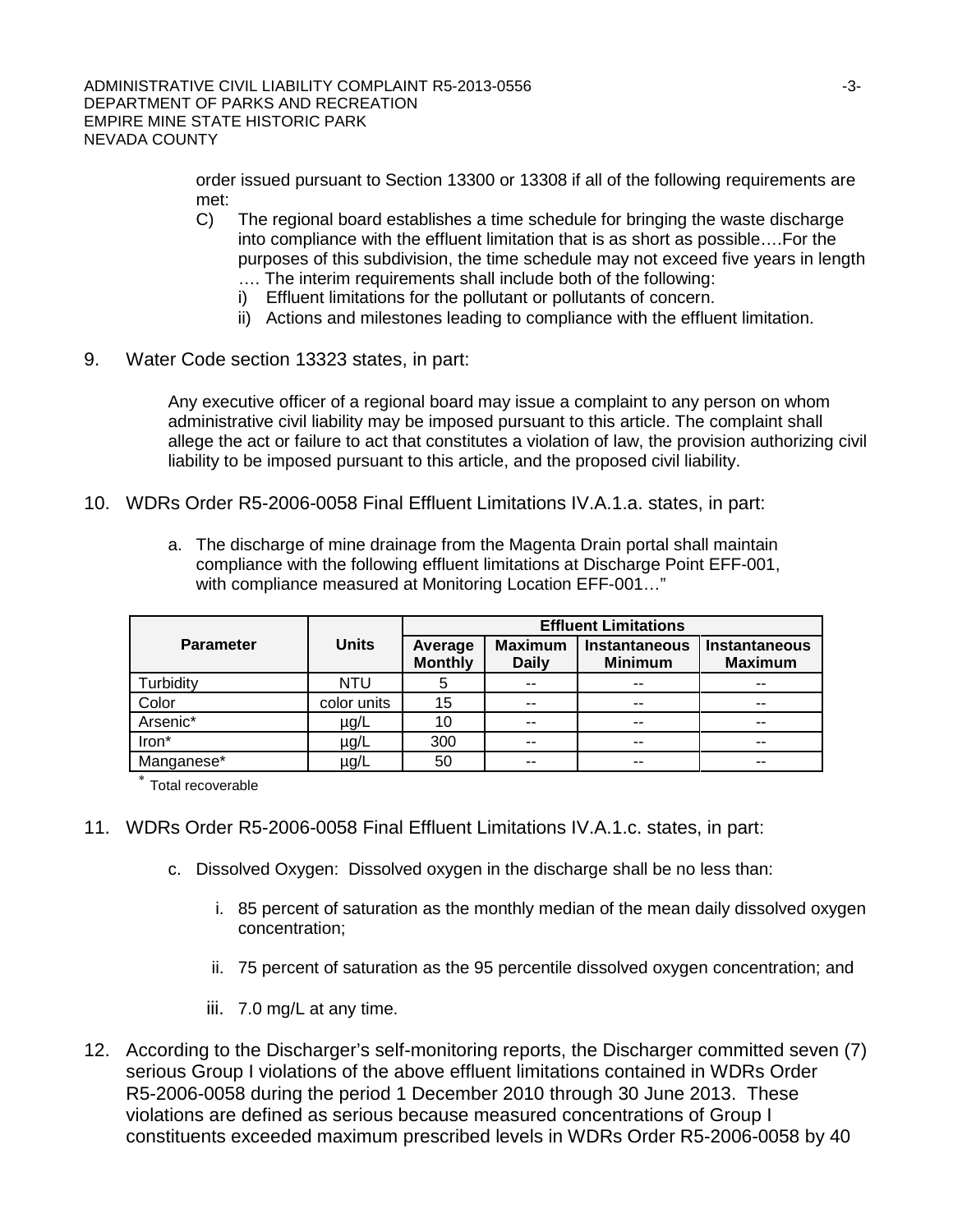percent or more. The mandatory minimum penalty for these serious violations is **twentyone thousand dollars (\$21,000)**.

- 13. According to the Discharger's self-monitoring reports, the Discharger committed two (2) serious Group II violations of the above effluent limitations contained in WDRs Order R5-2006-0058 during the period 1 December 2010 through 30 June 2013. These violations are defined as serious because measured concentrations of Group II constituents exceeded maximum prescribed levels in WDRs Order R5-2006-0058 by 20 percent or more. The mandatory minimum penalty for these serious violations is **sixty-nine thousand dollars (\$6,000)**.
- 14. According to the Discharger's self-monitoring reports, the Discharger committed six (6) non-serious violations of the above effluent limitations contained in Order R5-2006-0058 during the period 1 December 2010 through 30 June 2013. These non-serious violations are subject to mandatory penalties under Water Code section 13385 subdivision (i)(1) because these violations were preceded by three or more similar violations within a sixmonth period. The mandatory minimum penalty for these non-serious violations is **eighteen thousand dollars (\$18,000)**.
- 15. The total amount of the mandatory penalties assessed for the cited effluent violations is **forty-five thousand dollars (\$45,000).** A detailed list of the cited effluent violations is included in Attachment A, a part of this Complaint. This Complaint addresses administrative civil liability for violations that are specifically identified as subject to mandatory minimum penalties in Attachment A.
- 16. Issuance of this Administrative Civil Liability Complaint to enforce Water Code Division 7, Chapter 5.5 is exempt from the provisions of the California Environmental Quality Act (Pub. Resources Code section 21000 et seq.), in accordance with California Code of Regulations, title 14, section 15321 subdivision (a)(2).

# **THE CALIFORNIA DEPARTMENT OF PARKS AND RECREATION IS HEREBY GIVEN NOTICE THAT:**

- 1. The Executive Officer of the Central Valley Water Board proposes that the Discharger be assessed an Administrative Civil Liability in the amount of **forty-five thousand dollars (\$45,000)**.
- 2. A hearing on this matter will be held at the Central Valley Water Board meeting scheduled on **5/6 December 2013**, unless the Discharger does one of the following by **8 October 2013**:
	- a) Waives the hearing by completing the attached form (checking off the box next to Option 1) and returning it to the Central Valley Water Board, along with payment for the proposed civil liability of **forty-five thousand dollars (\$45,000)**;or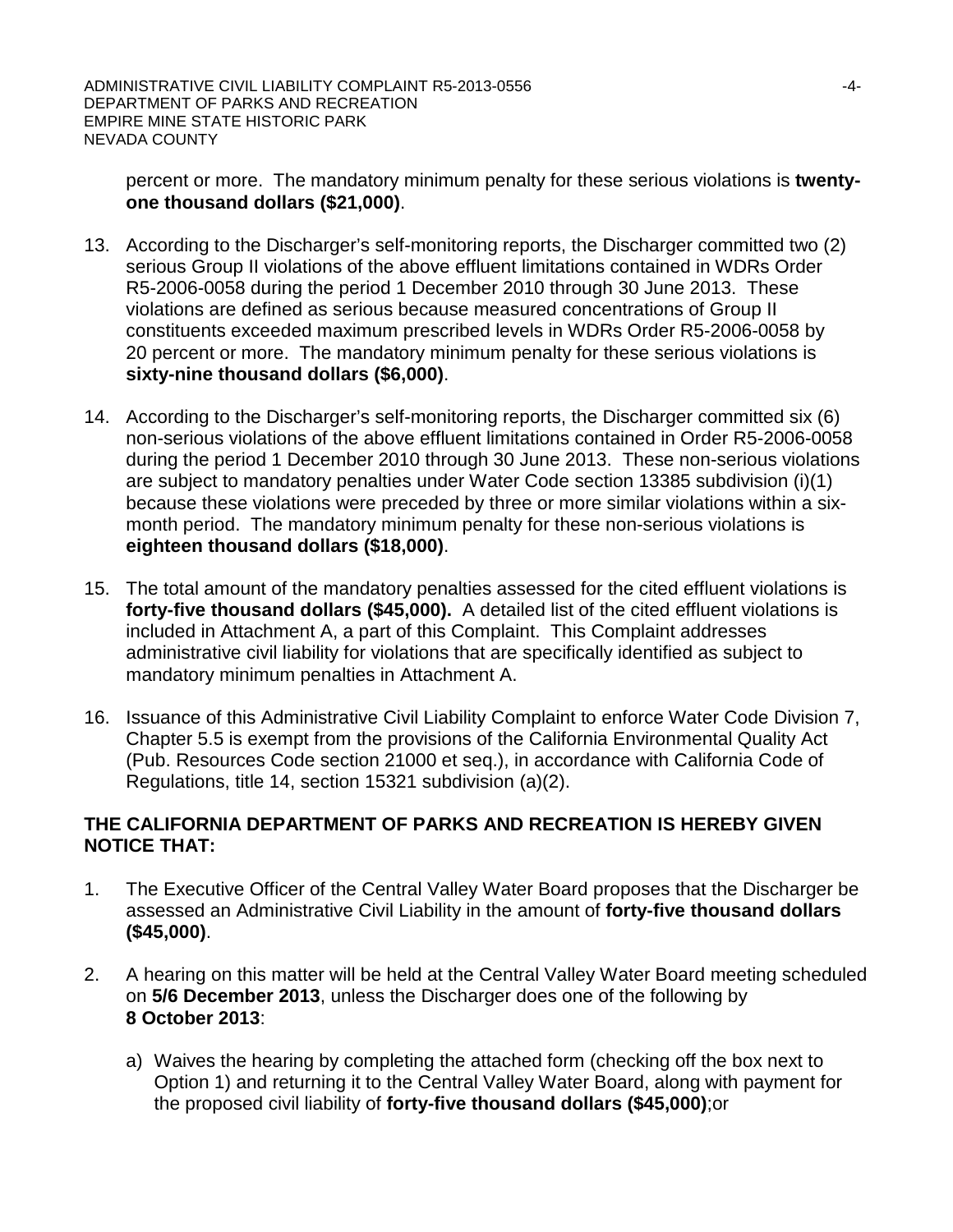ADMINISTRATIVE CIVIL LIABILITY COMPLAINT R5-2013-0556 **AUGUST 12013-0556** DEPARTMENT OF PARKS AND RECREATION EMPIRE MINE STATE HISTORIC PARK NEVADA COUNTY

- b) The Central Valley Water Board agrees to postpone any necessary hearing after the Discharger requests to engage in settlement discussions by checking off the box next to Option #2 on the attached form, and returns it to the Board along with a letter describing the issues to be discussed; or
- c) The Central Valley Water Board agrees to postpone any necessary hearing after the Discharger requests a delay by checking off the box next to Option #3 on the attached form, and returns it to the Board along with a letter describing the issues to be discussed.
- 3. If a hearing on this matter is held, the Central Valley Water Board will consider whether to affirm, reject, or modify the proposed Administrative Civil Liability, or whether to refer the matter to the Attorney General for recovery of judicial civil liability.
- 4. If this matter proceeds to hearing, the Executive Officer reserves the right to amend the proposed amount of civil liability to conform to the evidence presented, including but not limited to, increasing the proposed amount to account for the costs of enforcement (including staff, legal and expert witness costs) incurred after the date of the issuance of this Complaint through completion of the hearing.

/S/ PAMELA C. CREEDON, Executive Officer

> 10 September 2013 DATE

Attachment A: Record of Violations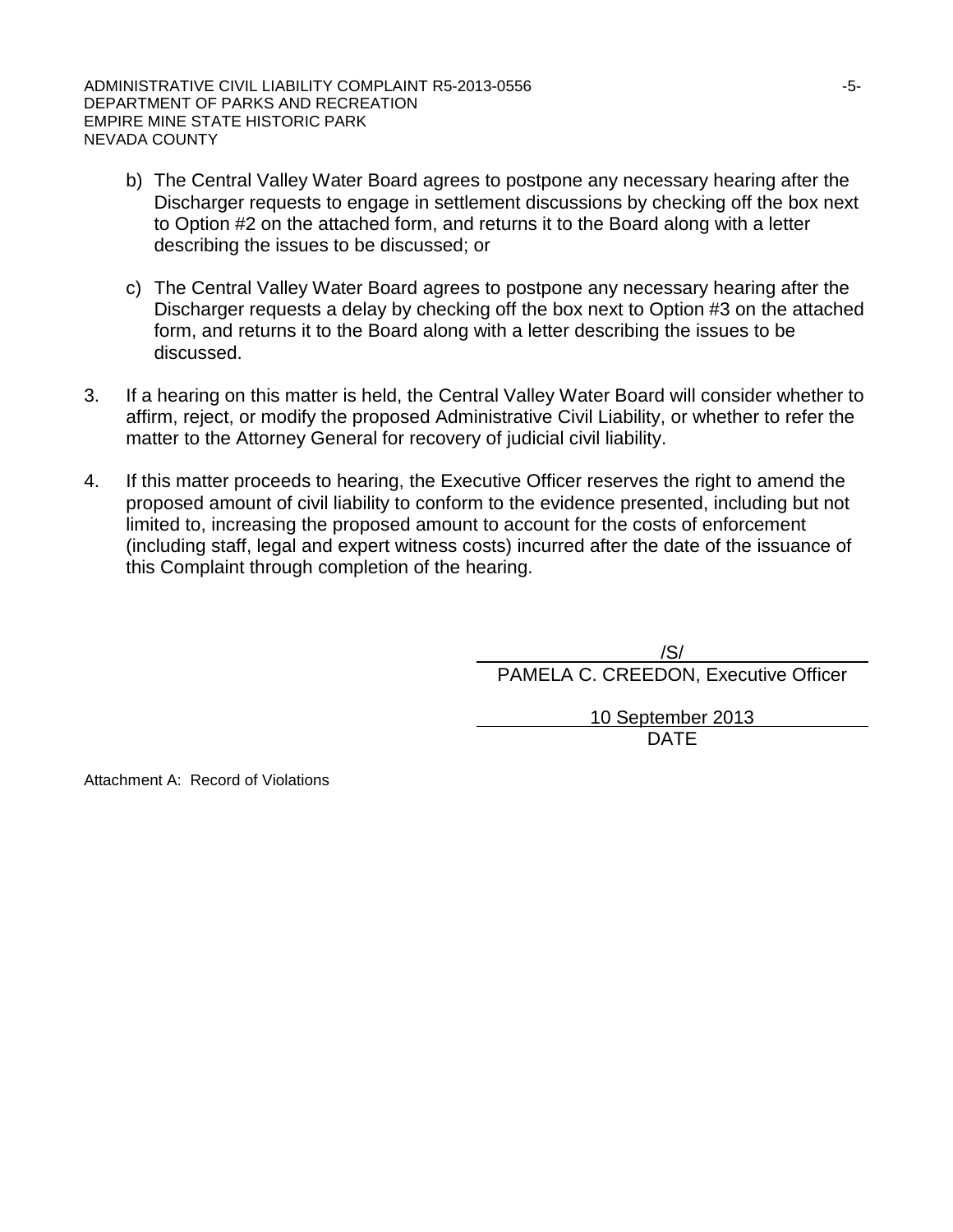#### **WAIVER FORM FOR ADMINISTRATIVE CIVIL LIABILITY COMPLAINT**

By signing this waiver, I affirm and acknowledge the following:

I am duly authorized to represent the California Department of Parks and Recreation (hereafter Discharger) in connection with Administrative Civil Liability Complaint R5-2013-0556 (hereafter Complaint). I am informed that California Water Code section 13323, subdivision (b), states that, "a hearing before the regional board shall be conducted within 90 days after the party has been served. The person who has been issued a complaint may waive the right to a hearing."

### **□** *(OPTION 1: Check here if the Discharger waives the hearing requirement and will pay in full.)*

- a. I hereby waive any right the Discharger may have to a hearing before the Central Valley Water Board.
- b. I certify that the Discharger will remit payment for the proposed civil liability in the full amount of **forty-five thousand dollars (\$45,000)** by check that references "ACL Complaint R5-2013-0556" made payable to the *State Water Pollution Cleanup and Abatement Account*. Payment must be received by the Central Valley Water Board by **8 October 2013**.
- c. I understand the payment of the above amount constitutes a proposed settlement of the Complaint, and that any settlement will not become final until after a 30-day public notice and comment period. Should the Central Valley Water Board receive significant new information or comments during this comment period, the Central Valley Water Board's Executive Officer may withdraw the complaint, return payment, and issue a new complaint. I also understand that approval of the settlement will result in the Discharger having waived the right to contest the allegations in the Complaint and the imposition of civil liability.
- d. I understand that payment of the above amount is not a substitute for compliance with applicable laws and that continuing violations of the type alleged in the Complaint may subject the Discharger to further enforcement, including additional civil liability.

**□** *(OPTION 2: Check here if the Discharger waives the 90-day hearing requirement in order to engage in settlement discussions***.)** I hereby waive any right the Discharger may have to a hearing before the Central Valley Water Board within 90 days after service of the complaint, but I reserve the ability to request a hearing in the future. I certify that the Discharger will promptly engage the Central Valley Water Board Prosecution Team in settlement discussions to attempt to resolve the outstanding violation(s). By checking this box, the Discharger requests that the Central Valley Water Board delay the hearing so that the Discharger and the Prosecution Team can discuss settlement. It remains within the discretion of the Central Valley Water Board to agree to delay the hearing. Any proposed settlement is subject to the conditions described above under "Option 1."

**□** *(OPTION 3: Check here if the Discharger waives the 90-day hearing requirement in order to extend the hearing date and/or hearing deadlines. Attach a separate sheet with the amount of additional time requested and the rationale.)* I hereby waive any right the Discharger may have to a hearing before the Central Valley Water Board within 90 days after service of the complaint. By checking this box, the Discharger requests that the Central Valley Water Board delay the hearing and/or hearing deadlines so that the Discharger may have additional time to prepare for the hearing. It remains within the discretion of the Central Valley Water Board to approve the extension.

(Print Name and Title)

(Signature)

(Date)